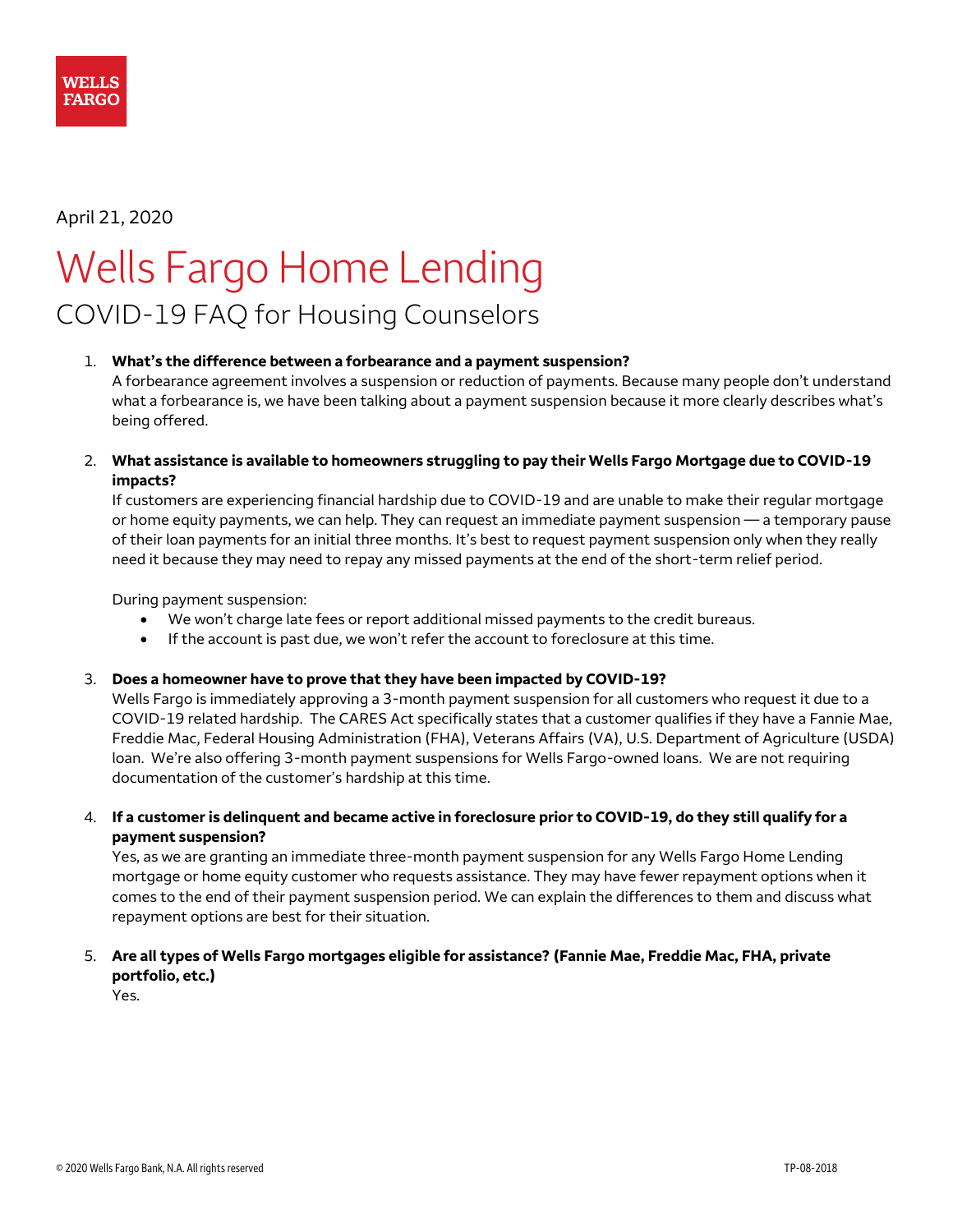### 6. **How should a Wells Fargo mortgage customer contact Wells Fargo to receive assistance?**

#### **Request Mortgage payment suspension**:

- If customers have Wells Fargo online banking, they ca[n log in t](https://connect.secure.wellsfargo.com/auth/login/present?origin=cob&LOB=CONS)o their account. They would select the payment assistance alert located by their mortgage account information. Here is [a quick video](https://youtu.be/QEHFHUlYxMU) tutorial to help them complete the request.
- If they do not have online banking, they can [sign-up](https://oam.wellsfargo.com/oamo/identity/enrollment) or contact us at **1-800-219-9739.**

**Note**: we're experiencing high call volumes. We apologize for any long wait times.

#### **Request Home Equity payment suspension**

- Request a short-term payment suspension by emailing us through the secure Message Center in [online](https://connect.secure.wellsfargo.com/auth/login/present?origin=cob&LOB=CONS)  [banking](https://connect.secure.wellsfargo.com/auth/login/present?origin=cob&LOB=CONS). We'll respond to them in writing via U.S. mail within 7-10 days.
- If they don't have Wells Fargo online banking, they can [sign-up](https://oam.wellsfargo.com/oamo/identity/enrollment) or contact us at **1-800-219-9739.**

**Note**: we're experiencing high call volumes. We apologize for any long wait times.

While a customer is protected under the payment suspension, their Wells Fargo Home Equity account will be restricted from further advances and they will not have access to funds from this account. When the payment suspension ends and when they've resumed regular payments, we ask they contact us to request a reinstatement of the account. Additional information will be provided in writing.

7. **Are there special provisions for members of the military, first responders, health care & emergency workers needing mortgage assistance due to COVID-19?**

Wells Fargo is honored to serve those who serve our country. The immediate three-month payment suspension is for any Wells Fargo Home Lending mortgage or home equity customer who requests assistance.

In addition, the Servicemembers Civil Relief Act (SCRA) may offer protection or relief to members of the military, including the Reserves and National Guard, the Public Health Services, the National Oceanic and Atmospheric Administration, and their spouses, partners and dependents. If a customer has recently been called to military service in support of state or federal efforts during the COVID-19 response, or is the spouse, partner in civil union, domestic partner, or dependent of a person who has been called to military service, and they have not made Wells Fargo aware of their status, they can send us their military service documentation in one of the following ways:

Mail/Overnight Mail: Wells Fargo Bank c/o SCRA Request DSR – MAC D1118-02M 1525 W. WT Harris Blvd. Charlotte NC, 28252-8522

Fax: 1-855-872-6262

For secure email options, they can call us at 1-855-USA-2WFB (1-855-872-2932) or visit any Wells Fargo Branch.

8. **What support are you offering to widows/widowers of the recently deceased due to COVID-19?** Our sympathy is with anyone who has lost a family member. If our customer has died, we encourage you or an authorized representative to contact: 1-877-822-7864. We have a dedicated Life Events Team that can assist during this difficult time.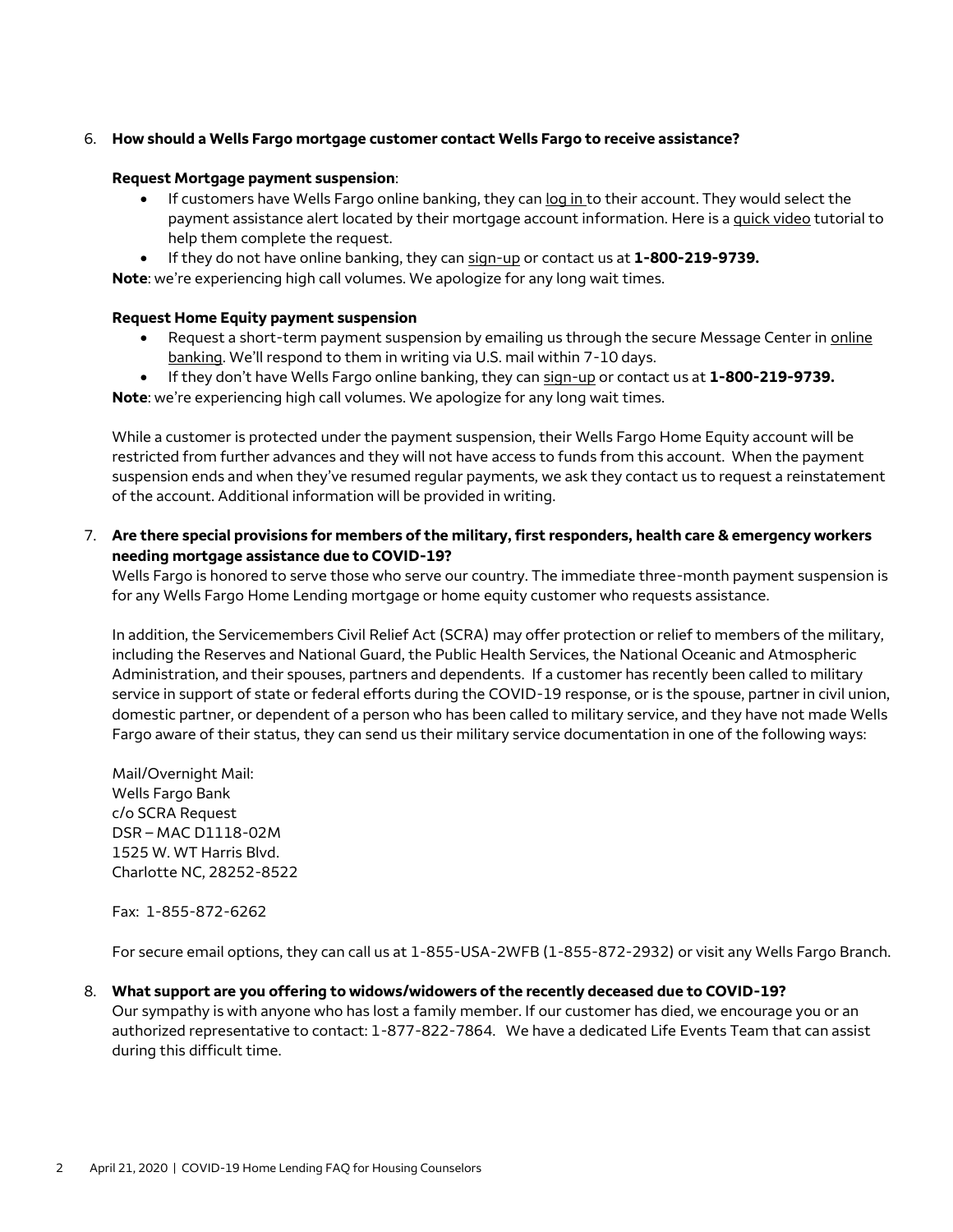### 9. **What should a Wells Fargo mortgage customer expect at the end of the 90 day payment suspension?**

If customers need more time at the end of their initial three-month payment suspension period, depending on the type of loan they have, may have the option to extend the payment suspension up to an additional three months, for a total of six months. If they choose to extend their payment suspension period, they will still need to repay all missed payments. When it comes time for them to repay, we'll review their financial situation and discuss options. These options differ depending on their situation, such as the type of loan they have or whether they are in an active bankruptcy, and may include:

- An additional payment suspension They may be able to continue the six-month payment suspension for up to an additional six months.
- A lump sum payment If possible, they can repay the entire amount due at once.
- A repayment plan We'll divide the amount due from the missed payments into manageable amounts, spread out over time.
- Payment deferral We'll move the amount of the suspended payments to the end of their loan term.
- A loan modification We may be able to change certain terms of their loan such as the interest rate or the time allowed for repayment — to make payments more manageable. Their modified payment amount is based on their current financial situation and takes any hardship into account.

# 10. **Is Wells Fargo currently offering loan modifications?**

Yes, Wells Fargo continues to offer loan modifications and other payment assistance options. Customers can call us at 1-800-678-7986.

11. **Will the Wells Fargo mortgage customer's property taxes and insurance still be paid while the payment suspension is in place? Once the payment extension has completed, how does the customer make up those missed payments?**

We'll continue to make the customer's tax and insurance payments during the payment suspension period if they have an escrow account. However, the suspension of payments may result in a shortage in their escrow because it isn't receiving ongoing funds. We will work with our customers at the end of the suspension period to resolve any potential shortage.

# 12. **Will this payment suspension plan change their Home Affordable Modification Plan (HAMP)?**

If the mortgage was modified under the Home Affordable Modification Program (HAMP) or Second Lien Modification Program (2MP) and a customer doesn't make a payment during this time, they could lose the payfor-performance incentives. This is because they must remain in good standing with HAMP and 2MP.

# 13. **Does the customer qualify if they are in bankruptcy?**

Yes, they are eligible for payment suspension. We recommend they speak with their bankruptcy attorney about post-payment suspension options.

# 14. **Will a customer still receive their billing statements?**

Yes, we are legally required to send billing statements showing the amount due every 30 days. While the statement will still show the amount due, it will also reference the short-term payment suspension under the section labeled "Important Messages."

# 15. **What if the situation changes, and the customer has the ability to make partial or full mortgage payments?**

They can contact Wells Fargo and resume their payments. With the short-term payment suspension, they still owe the payments that were missed, however fewer missed payments means less that they will owe.

# 16. **Is Wells Fargo still refinancing mortgages during COVID-19?**

Yes, we are. However, because of the conditions created by COVID-19, we've placed some temporary restrictions on the refinance loans we can handle: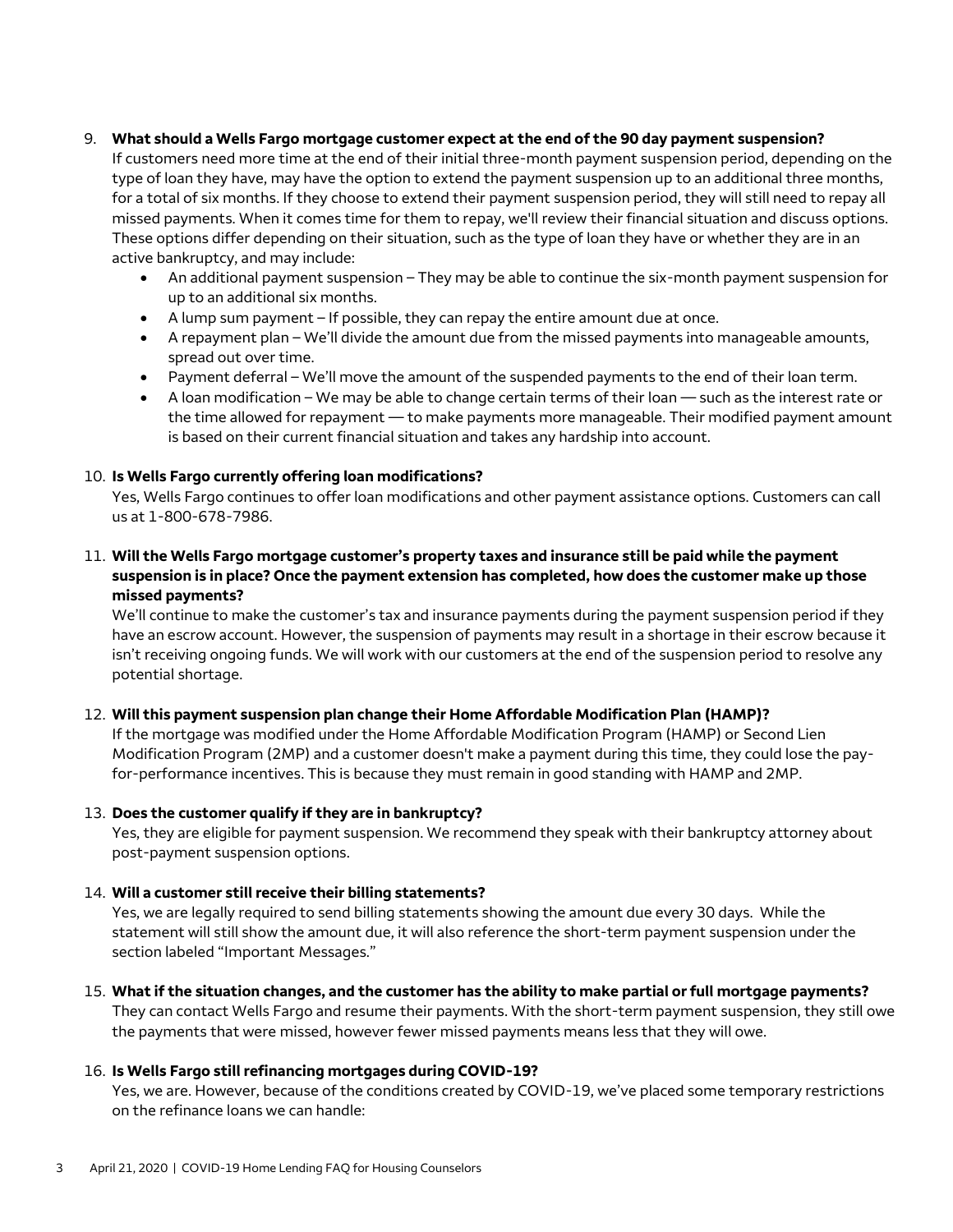- Cash-out Refinance where you convert some of the equity in your home to cash, is not available at this time because we are not performing interior appraisals.
- Jumbo Loans which have loan amounts exceeding the current conforming loan limits, which vary based on the locale, are only available to current Wells Fargo customers who have carried a specific asset balances with us. The customer can speak to their local home mortgage consultant or call 1-877-937-9357 to learn if they may qualify.

Other refinance loans are available with few restrictions. If the customer has questions about their specific circumstances and whether they are able to refinance their loan, they can contact their local home mortgage consultant or call us at 1-877-937-9357.

### 17. **How will the payment suspension impact the customer's ability to refinance or get new credit?**

If applying to Wells Fargo to refinance their current mortgage loan or obtain a new mortgage loan or home equity, the short-term payment suspension plan must be resolved prior to the closing of the new financing. Note, however, that Wells Fargo won't report any missed or late payments, during the payment suspension period, to the credit bureaus.

# 18. **I heard Wells Fargo is not following my Governor's (Mayor's) request on waiving mortgage payments? Why not?**

If customers are experiencing financial hardship due to COVID-19 and are unable to make their regular mortgage or home equity payments, we can help. They can request an immediate payment suspension — a temporary pause of their loan payments for an initial three months. It's best to request payment suspension only when they really need it because they may need to repay any missed payments at the end of the short-term relief period.

During payment suspension:

- We won't charge late fees or report additional missed payments to the credit bureaus.
- If the account is past due, we won't refer the account to foreclosure at this time.

If customers need more time at the end of their initial three-month payment suspension period, depending on the type of loan they have, may have the option to extend the payment suspension up to an additional three months, for a total of six months. If they choose to extend their payment suspension period, they will still need to repay all missed payments. When it comes time for them to repay, we'll review their financial situation and discuss options. These options differ depending on their situation, such as the type of loan they have or whether they are in an active bankruptcy, and may include:

- An additional payment suspension They may be able to continue the six-month payment suspension for up to an additional six months.
- A lump sum payment If possible, they can repay the entire amount due at once.
- A repayment plan We'll divide the amount due from the missed payments into manageable amounts, spread out over time.
- Payment deferral We'll move the amount of the suspended payments to the end of their loan term.
- A loan modification We may be able to change certain terms of their loan such as the interest rate or the time allowed for repayment — to make payments more manageable. Their modified payment amount is based on their current financial situation and takes any hardship into account.

# 19. **If a customer is on a loan modification trial plan due to another hardship but now is also impacted by COVID-19, do they still qualify for help?**

Yes. However, if they select to use this short-term payment suspension, we must cancel their other loan modification. They should contact us to discuss the best option for their situation.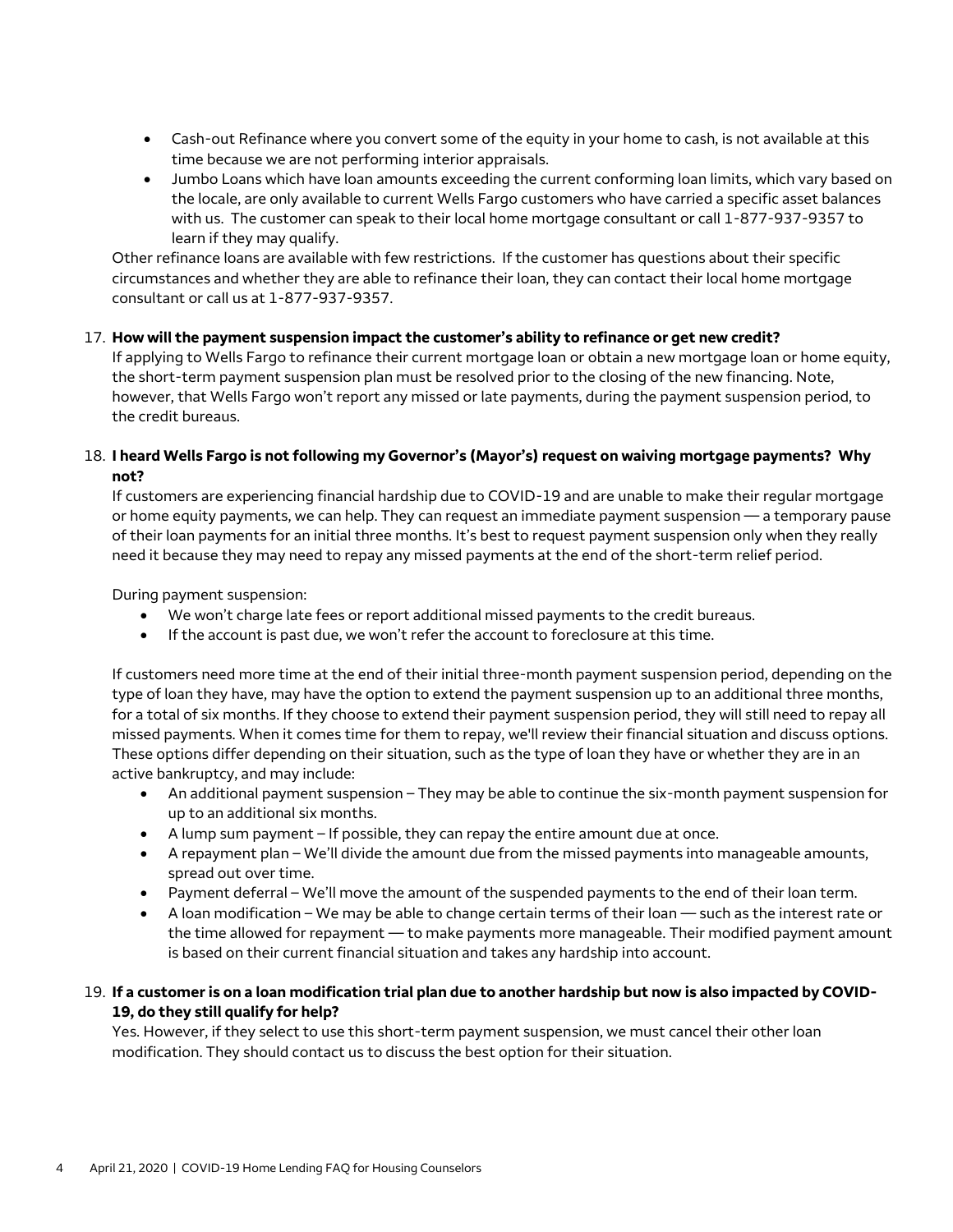- 20. **If a customer just purchased/refinanced their home and their next payment is due May 1 if they need a payment suspension will that start May 1st and 90 days after that?** The timing of the payment suspension is tied to the date the customer requests assistance. Suspension would be for the next three payments from the date of the customer's request.
- 21. **Will Wells Fargo continue to call customers during my 90 day payment suspension?** While the customer is in an approved suspension plan, we will follow-up periodically with them prior to the end of the payment suspension.
- 22. **If a customer did not call in requesting a payment suspension and Wells Fargo was not able to contact them but they are now 30+ days delinquent, will Wells Fargo still submit this negative data to the credit reporting agencies?**

If a customer has not indicated a request for assistance, standard credit reporting guidelines still apply. As such, Wells Fargo will report the customer's loan status to the consumer reporting agencies, and is required to report accurately and completely.

- 23. **If a customer did not request a payment suspension until May or after, can the payment suspension be retroactive?** Payment suspensions are not retroactive. We can apply it immediately once they request it, but any reporting to the credit agencies will remain as stated prior to their request for payment suspension.
- 24. **Where should customers report if they encounter a potential scam where organizations are claiming they can help struggling borrowers with their payment suspension request for a fee?** All complaints should be routed to the [Federal Trade Commission.](http://www.ftc.gov/complaint)
- 25. **If a customer paid their April 1 payment and now realizes they need a payment suspension, can Wells Fargo refund the April 1 payment and place them on the 90 day payment suspension?**

We can refund payments that will not cause a customer's account to become past due (due for a previous calendar month).

**Example:** Refunding April's payment in April, however we could not refund March's payment if the request is made in April.

Customers will need to call us at 1-800-219-9739 or send us a secure message in online banking.

#### 26. **Is Wells Fargo temporarily disabling automatic payments during the payment suspension?**

The customer will need to stop the automatic payments they are making from bill pay on Wells Fargo Online® or with any other financial institution. If they have a plan with us to automatically withdraw their mortgage or home equity payments directly from their checking or savings account, they will need to cancel it right away or if they choose to wait, we will cancel their drafting in approximately 2 business days. They will need to set up any automatic payments or plans again once the payment suspension period ends.

# 27. **What options are available for borrowers with investment properties if their tenants aren't making rent payments due to COVID-19 issues?**

Wells Fargo Home Lending customers with a loan secured by a 1-4 family investment property are eligible for the same payment suspension option available to customers who occupy their homes. Options available after payment suspension options may vary by loan type and investor.

### **For customers who are already working with a housing counselor AND for housing counseling agencies assisting Wells Fargo customers:**

28. **The housing counseling agency has a potential homebuyer who is having a hard time closing their loan. Whom should they contact?**